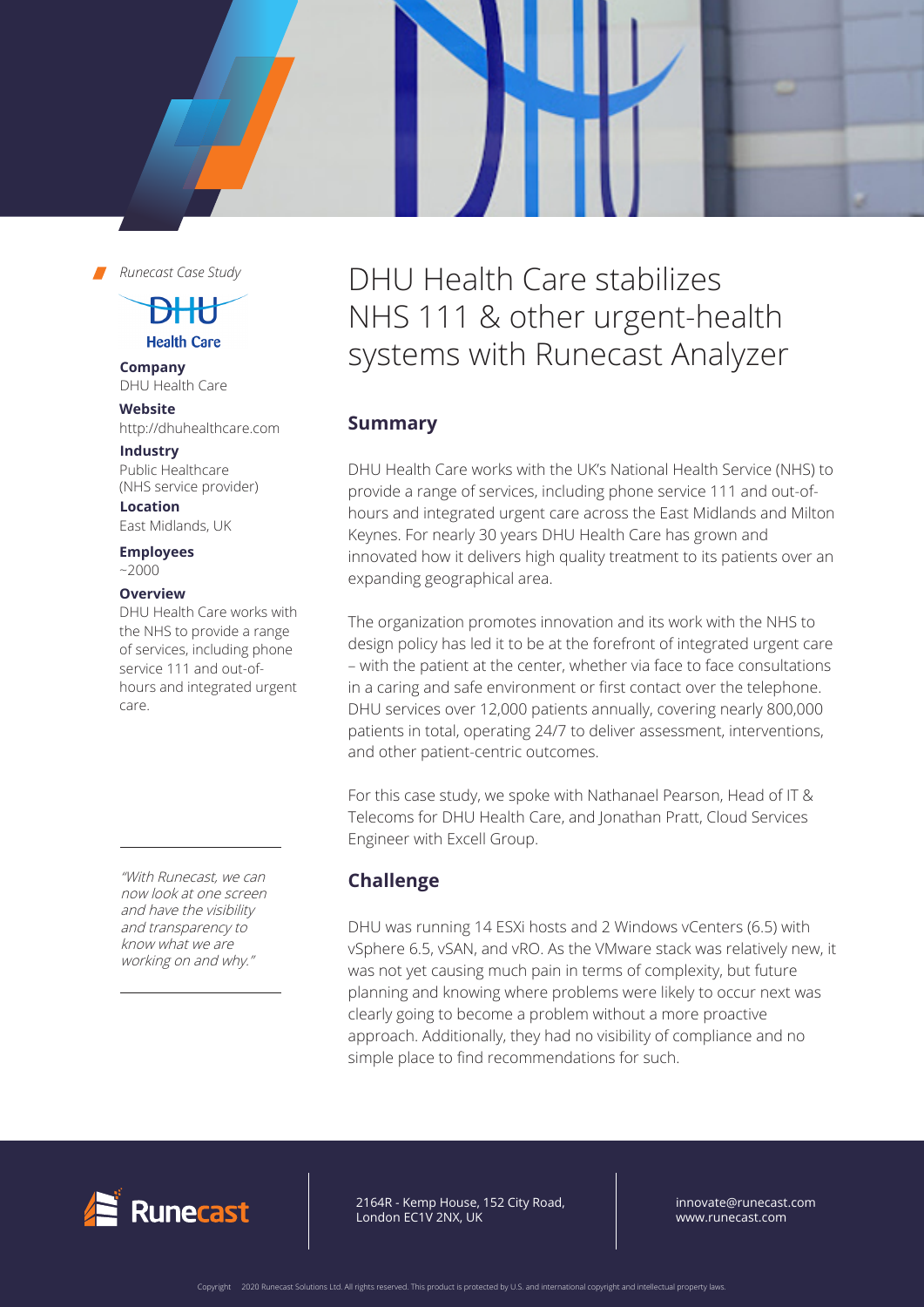

## **Health Care**

#### **HIGHLIGHTS**

- About 10 minutes to deploy & get a first scan
- Revealed pre-Runecast approach as reactive at best
- **Critical issues now** visible, able to be worked on proactively
- Know exactly which issues to prioritize and work on first
- Stability of missioncritical urgenthealthcare systems
- Easy to justify the investment
- Can now ensure stabler services to patients

In planning for version upgrades, they realized that they would need help to ensure a proactive approach and be able to focus on what really matters; rather than saying merely "we think we should do X," they wanted better visibility with high-risk priorities already highlighted.

Being a public healthcare provider, subject to numerous ISO standards and lots of regulation, security and compliance were also of major concern. They did not have a way of demonstrating security compliance against the VMware estate. And regulatory bodies were always looking for evidence of compliance, which was difficult to provide.

The challenges of lacking overall visibility included the situation that sometimes BIOS, driver, and firmware compatibility required not keeping something up to date. Vendor messaging for compatibility was sometimes "Do not upgrade to the latest version, as it is known to cause issues" – without the integrated vendor being aware of it. For the team to know about this in every case was an ongoing issue. They would have to check each physically, based on Knowledge Base (KB) articles.

Additionally, the team had experienced issues with vCenter a couple of times where it would suddenly lose its inventory. "We would reboot the server and everything would disappear," stated Mr. Pearson. "It was a corruption in the database and there were only two ways to fix it: rebuild the server or log a ticket with VMware."

"Without the visibility we needed, addressing issues only after there were problems and then trying to reactively juggle the firefighting priorities was a problem for us," said Mr. Pratt.

#### **Solution**

"We didn't really know that we had such a problem of addressing issues only reactively until we saw the contrast," said Mr. Pearson. "Our trial period of running Runecast Analyzer revealed this."

As Mr. Pearson and Mr. Pratt explained, it took them around 10 minutes to deploy the Runecast Analyzer OVA and get the first scan of their environment, then just a bit of tweaking after that.



2164R - Kemp House, 152 City Road, London EC1V 2NX, UK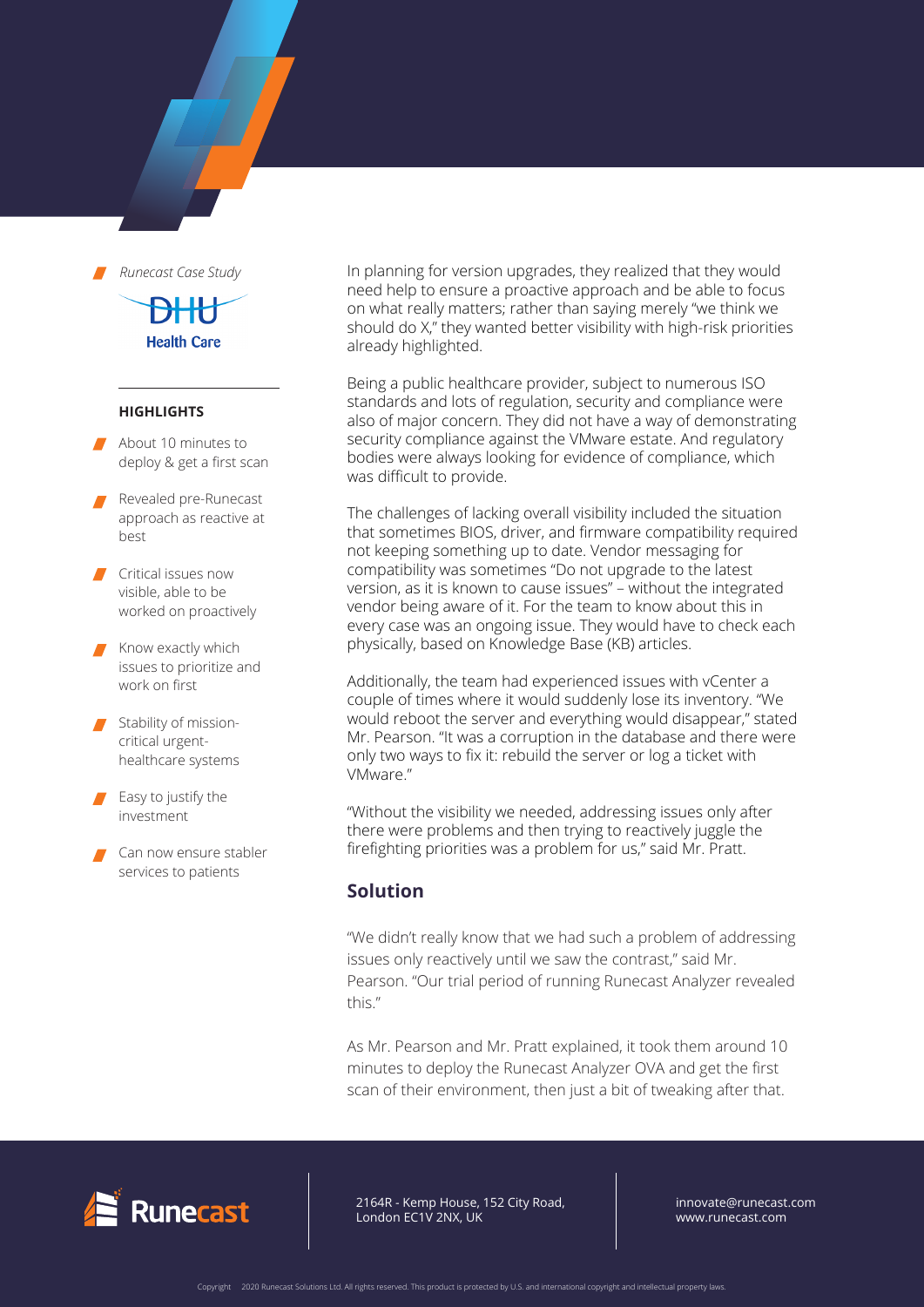*Runecast Case Study* **Health Care** 

According to Mr. Pearson, "We quickly realized that Runecast Analyzer was actually helpful in what it does – rather than providing only a detailed list of problems, which we had expected, it provided helpful remediation steps for each issue." They finally had the transparency needed to determine what to work on proactively.

When asked how they made the decision to go with Runecast Analyzer, Mr. Pearson replied, "We are not aware of any other solution that integrates to such a level into the VMware suite, or one that can even do what Runecast does. Nothing else we saw covered the security compliance bits. It gives both the PCI definition and the technical definition, with info broken down into practical bite-sized bits for working on."

Runecast Analyzer identified for the DHU Health Care team critical issues that could result in a purple screen of death (PSOD), with reasons that included driver version mismatch, an incompatible Intel processor, and background unmap going on during host reboot. Most of the discovered issues related to being able to upgrade vSphere 6.5, but some were related to their telephone service provider. It found three or four network driver issues and BIOS/firmware issues that could also cause a PSOD.

### **Benefits**

"Runecast is proactive enough that it gave us time to 'play' with stuff, so we didn't need hard deadlines to fix things," said Mr. Pratt. "It took away a lot of the pressure from firefighting mode. It shows you how you should have done things in the first place, so it's also training people and giving them the confidence to do something they may not have known how to do before. With Runecast, we can now look at one screen and have the visibility and transparency to know what we are working on and why."

Mr. Pearson added, "Runecast does the job of more than one person for the cost of less than one person, and helps us to have transparency of critical issues to ensure the stability of our missioncritical urgent-healthcare systems."



2164R - Kemp House, 152 City Road, London EC1V 2NX, UK